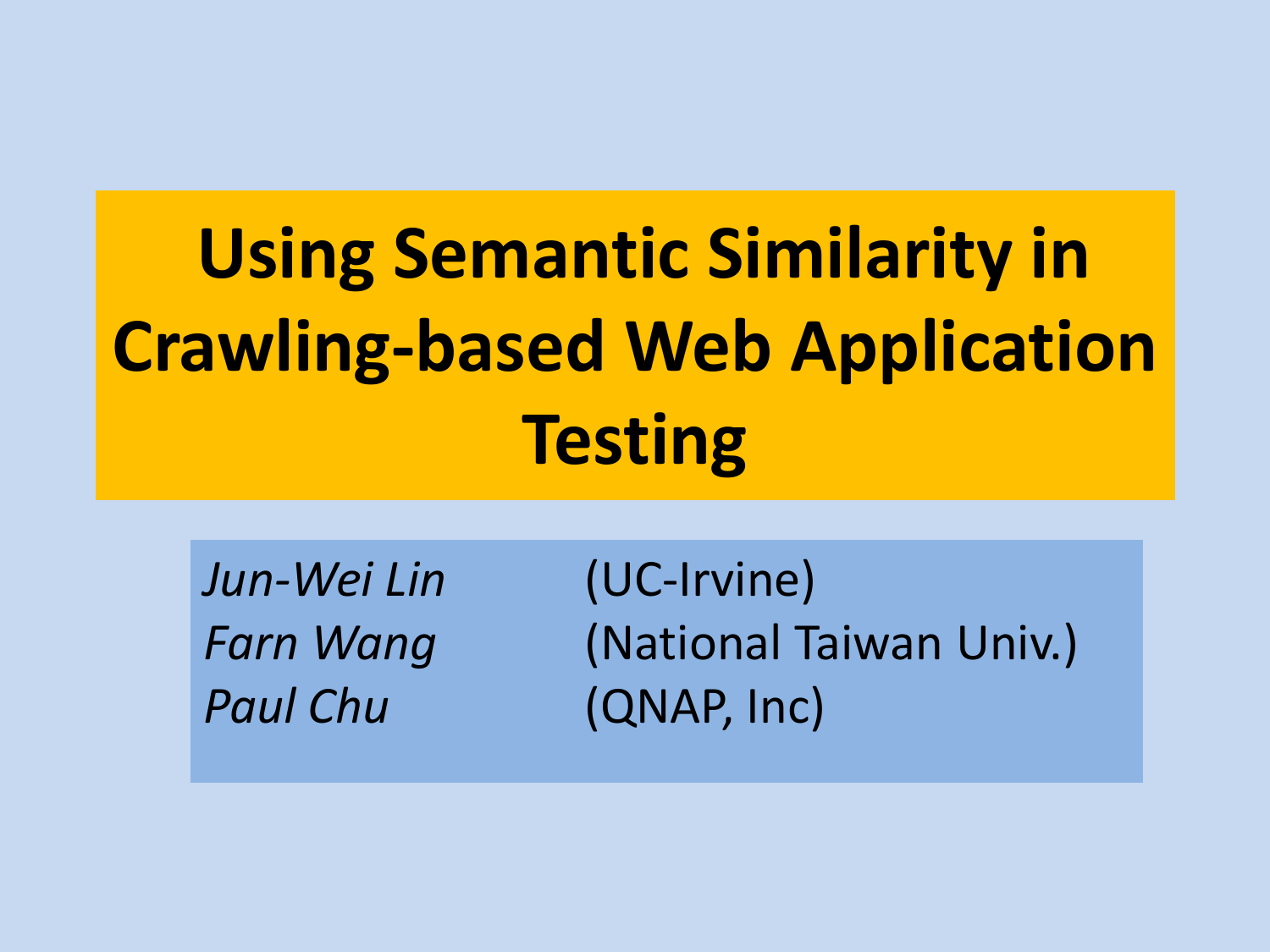## **Crawling-based Web App Testing**

- the web app under test as a black-box
- interacting with the app interface – DOMs in browsers
- Usage
	- Model-based testing
	- Invariant detection
	- Cross-browser compatibility testing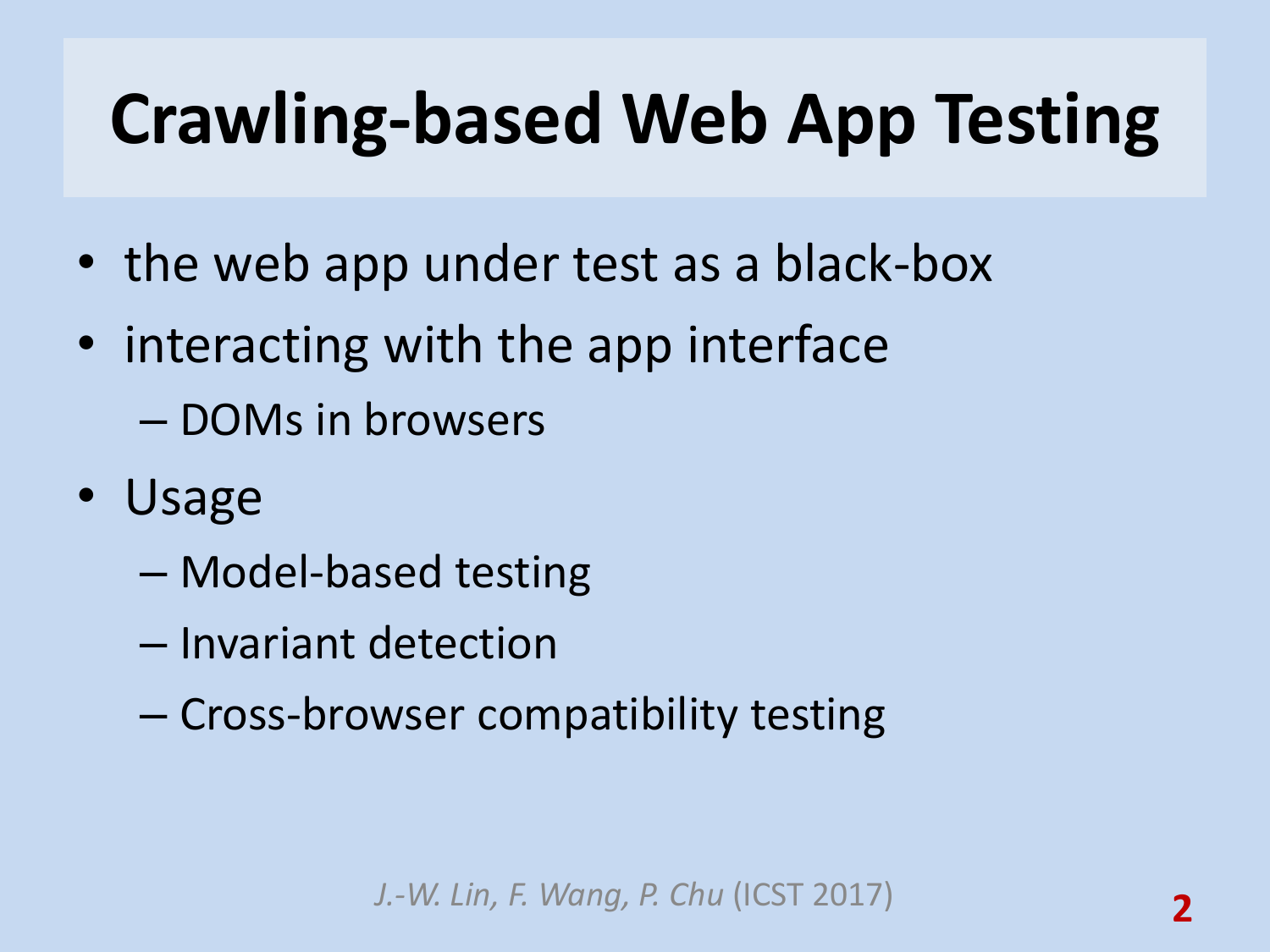## **Crawling-based Web App Testing**

Challenges:

- **Input value selection** 
	- **topic identification**
- **GUI state comparison**
- Present approaches:
- **Manual labor intensive**
- **application-specific**
- **string-matching based**
	- **Written by human**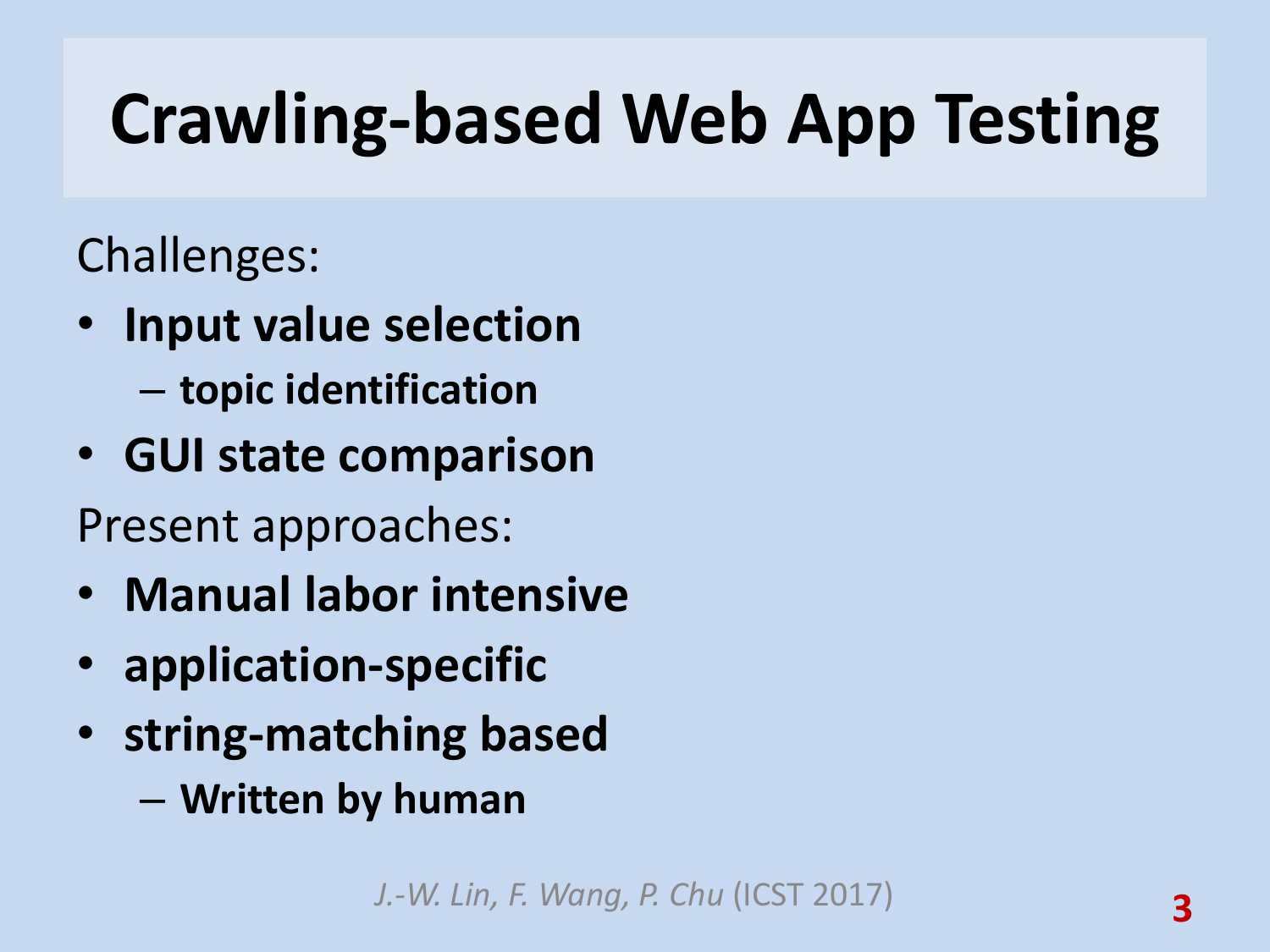# **Present approaches (1/4)**

#### Input Value Selection (Topic Identification)

input.id("last name").setValue("James");

#### **In Browser:**

**Last Name** 

#### **The DOM Element:**

 $<$ tr>

<th align="right"><span>Last Name</span></th> <td><input type="text" name="last\_name" id="last\_name" maxlength="35"></td> </tr>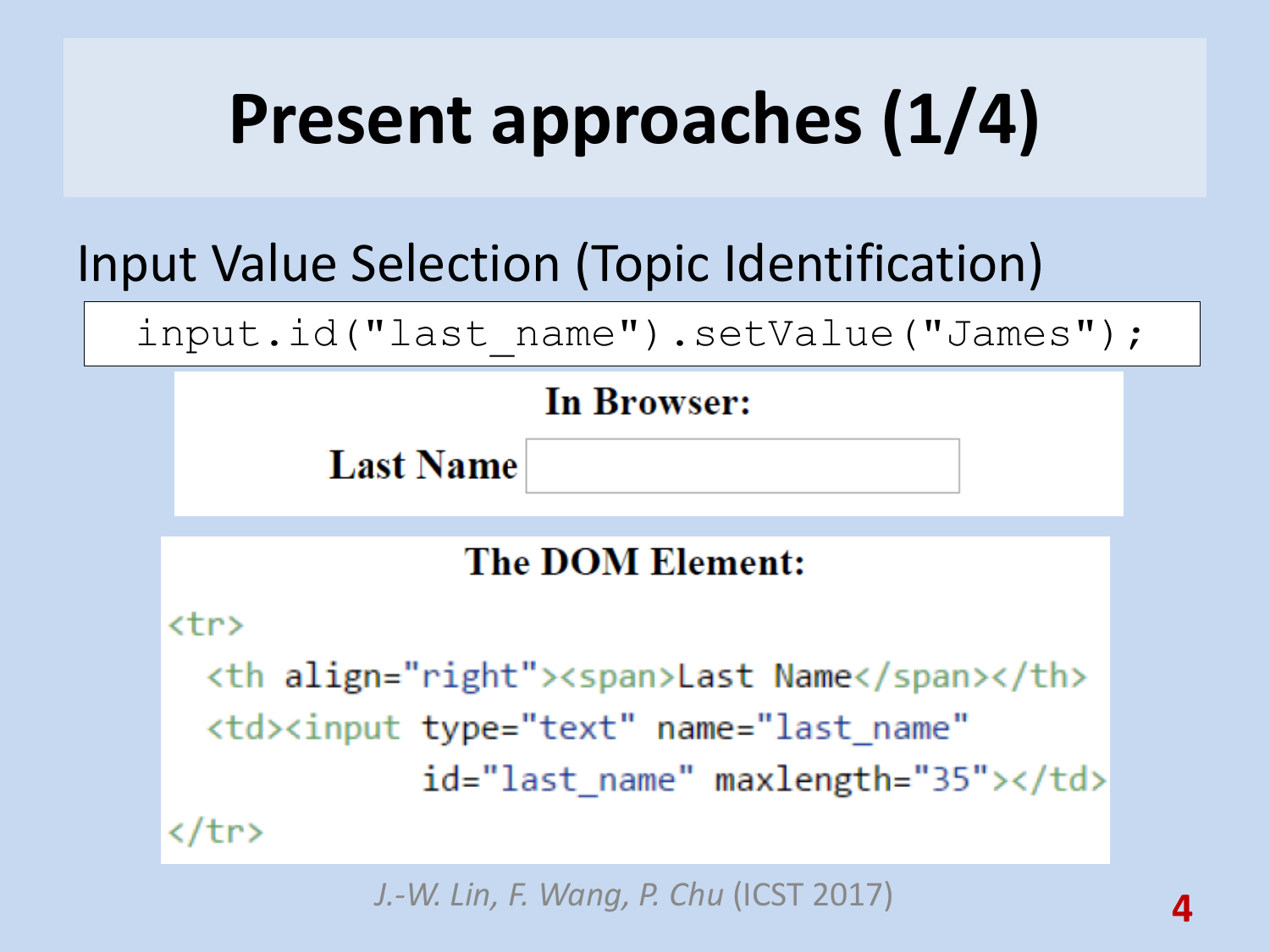## **Present approaches (2/4)**

String-matching Based Rules

- 1. Map the feature string to a topic
- 2. Select a value from the dataset for the topic

input.id("last name").setValue("James");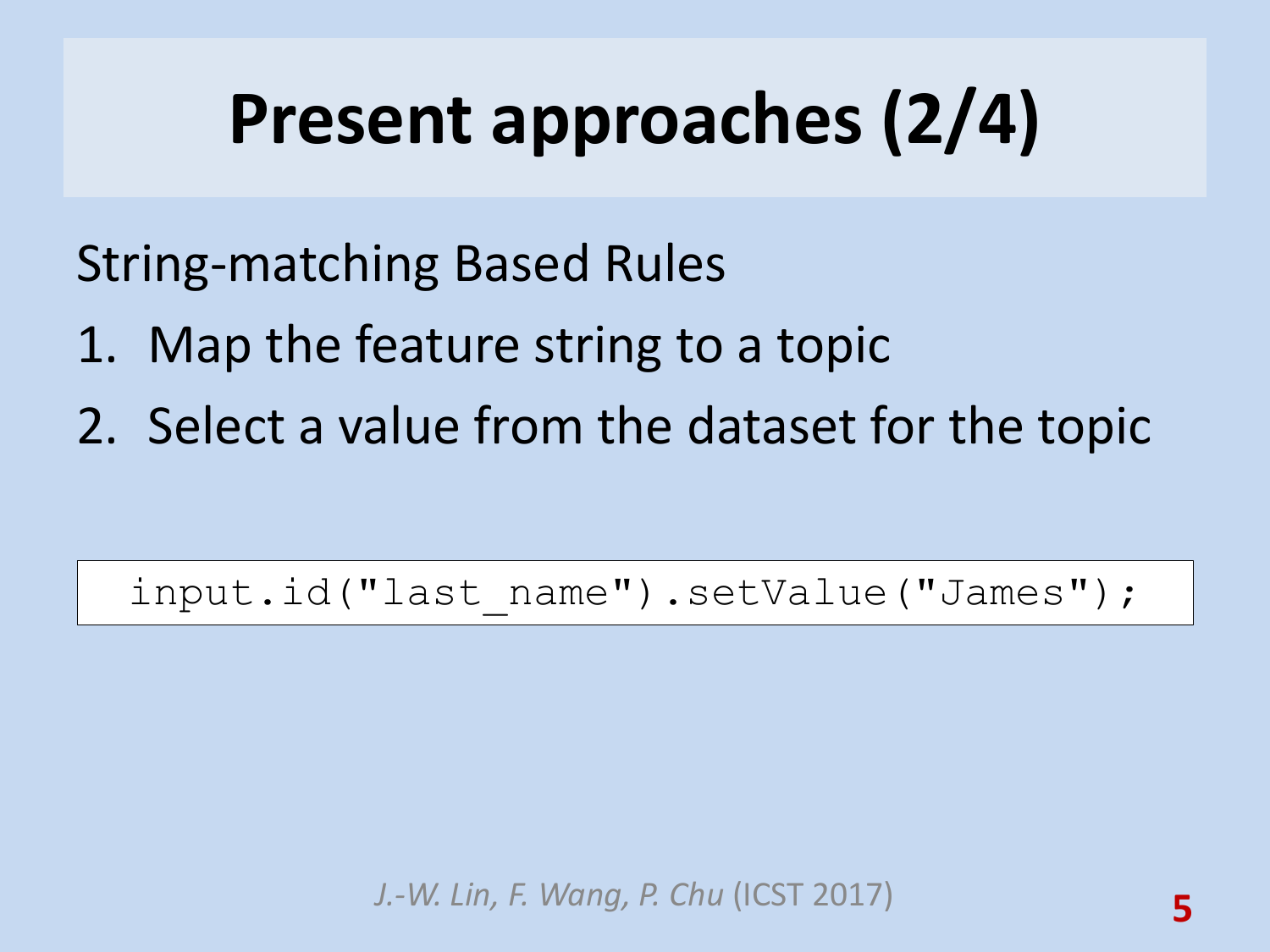# **Present approaches (3/4)**

#### String-matching Based Rules

```
input.id("last_name").setValue("James");
```
#### Drawbacks:

- "last name", "family name", "surname", or even randomly generated id?
- id mapped to multiple topics?
- e.g., "tel" → *telephone* "In" → *last\_name* "aycreateln"  $\rightarrow$  ?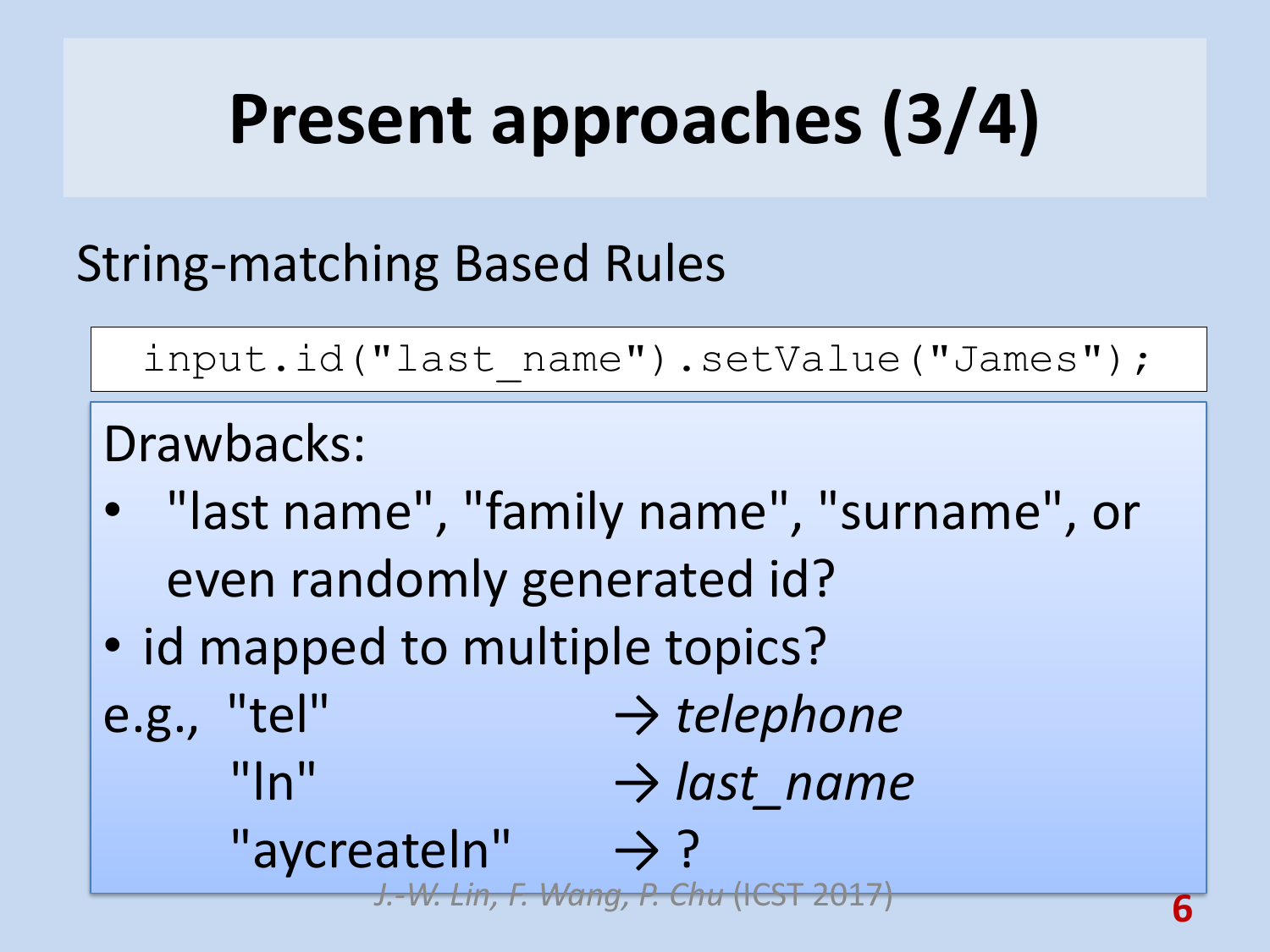## **Present approaches (4/4)**

GUI State Abstraction

- Distinguish newly discovered GUI states from explored ones
- Abstract the states by DOM content filtering
- Application-specific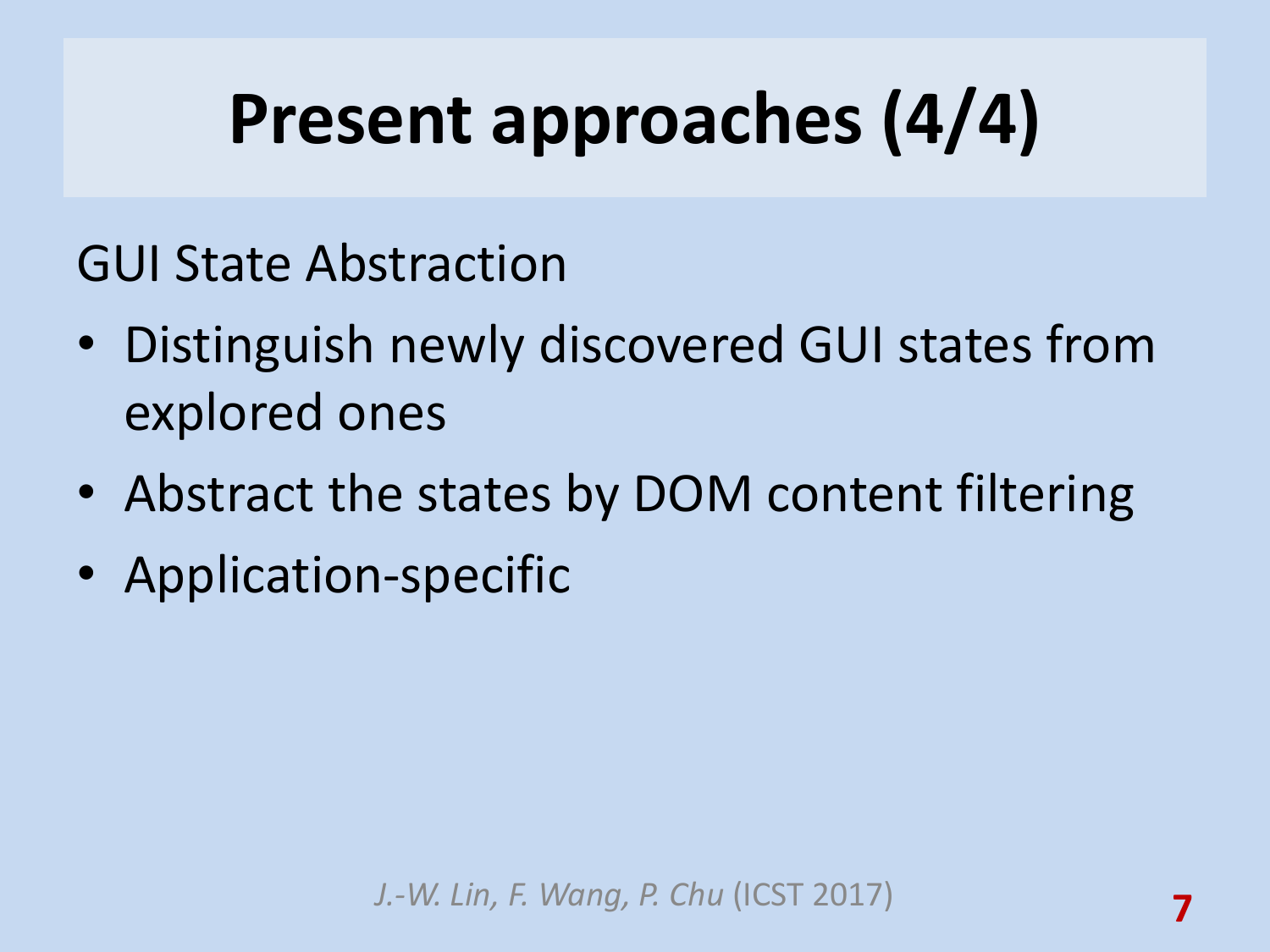### **Observations**

- Human interacts with web applications through the text in natural language
	- but not the DOM structures or attributes
- In markup language (e.g. HTML and XML), the reserved words for DOM attributes are limited – *id, name, type…*
- While the words used in text and attributes for input fields of the same topic may be different among web applications, they are usually semantically similar
	- *"last name", "surname", "family name"*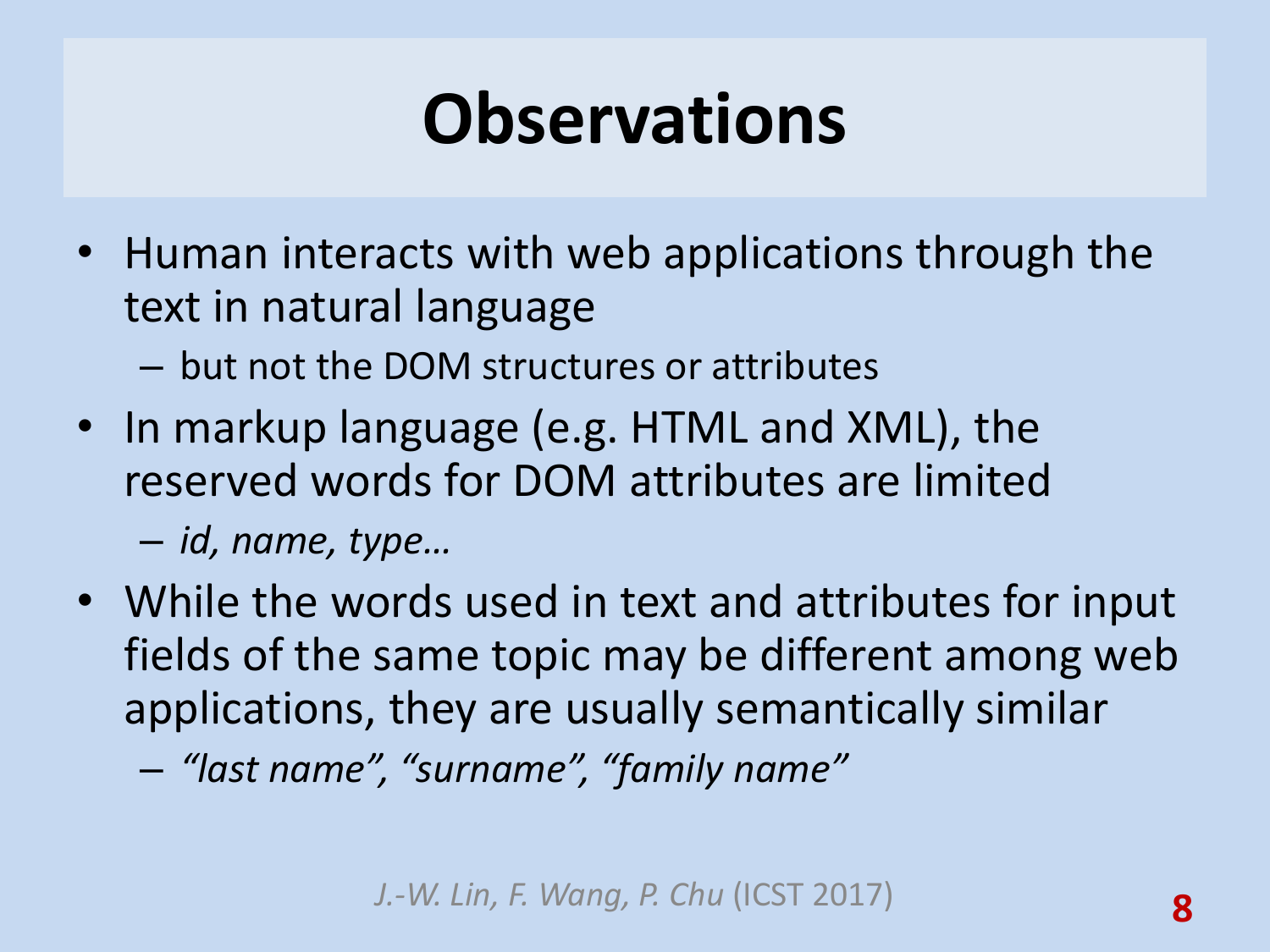### **Our Proposal**

Inference with Semantic Similarity

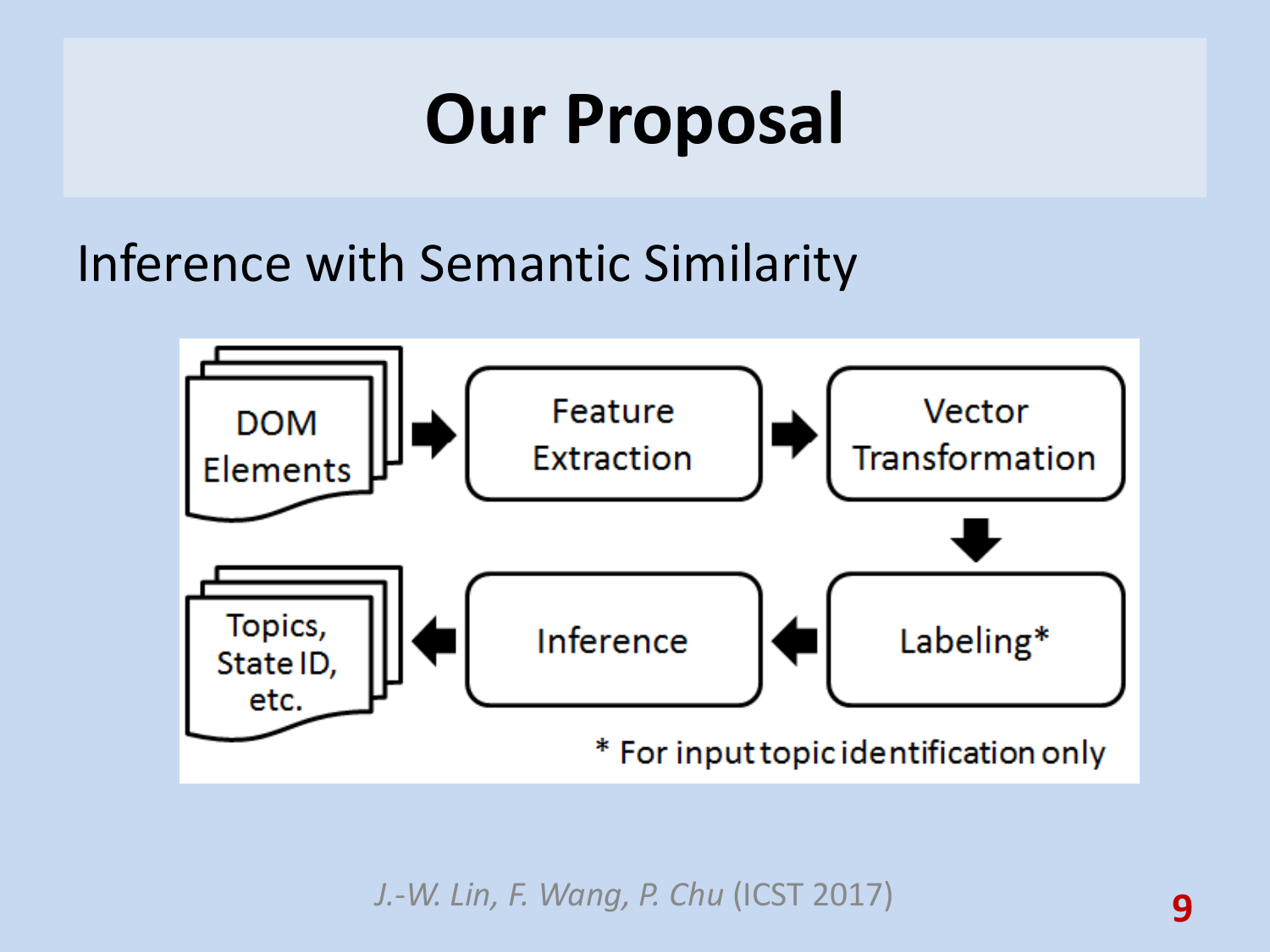### **Inference with Semantic Similarity** *Running Example*

#### Training data



#### The input field to be inferred

#### **Family Name**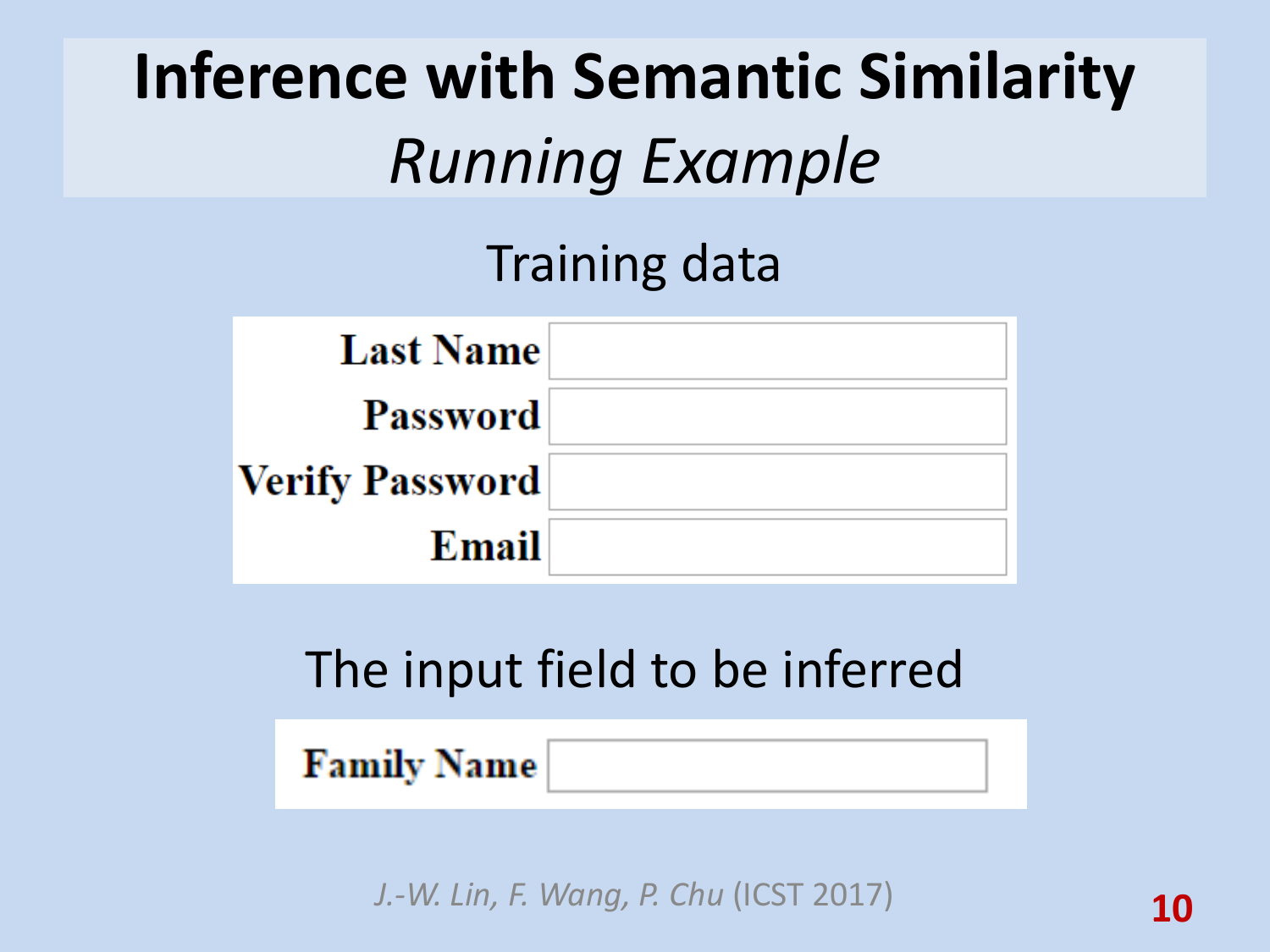#### **Inference with Semantic Similarity** *Feature Extraction*



maxlength="35"></td></tr>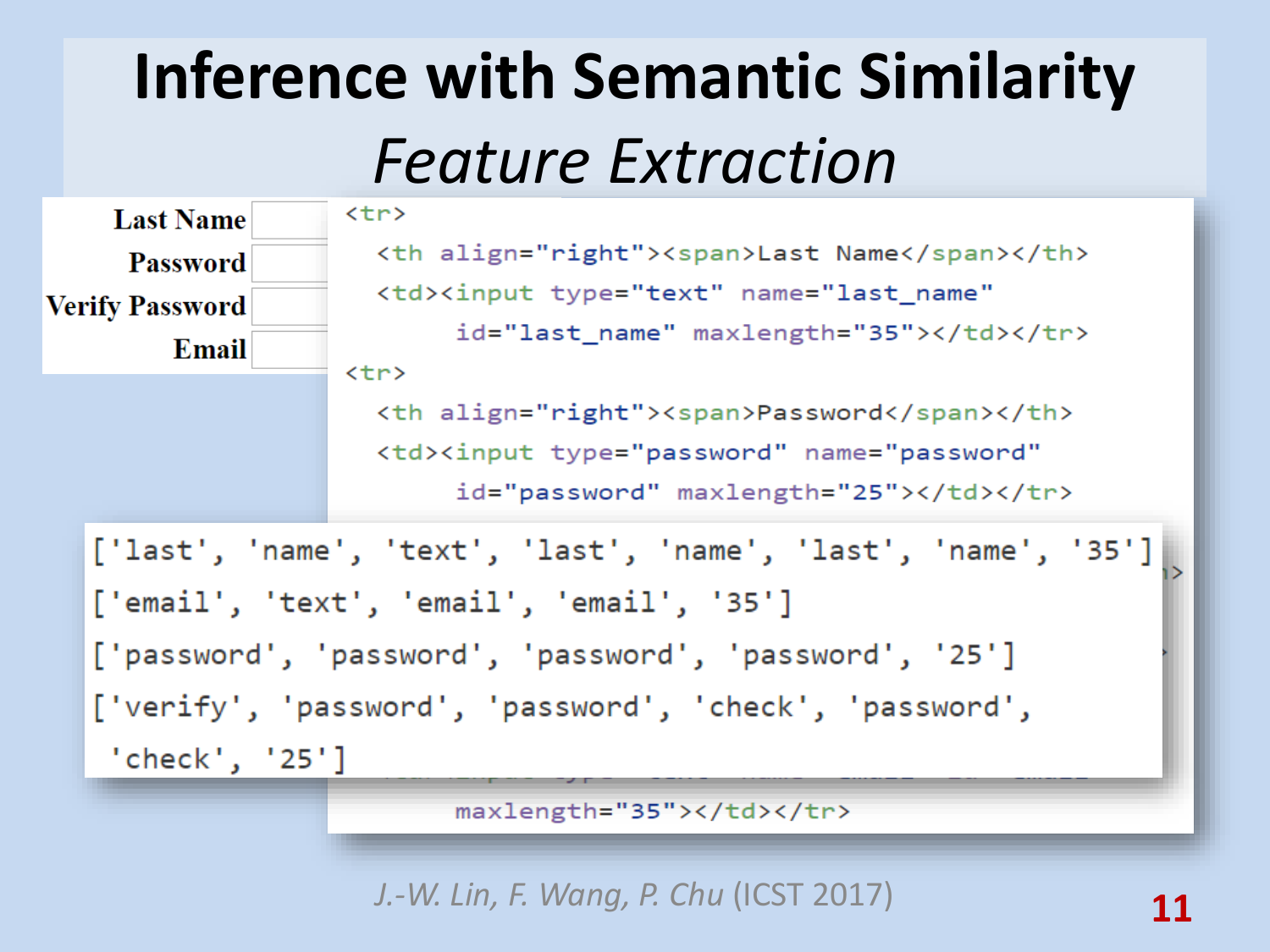#### **Inference with Semantic Similarity** *Vector Transformation*

['last', 'name', 'text', 'last', 'name', 'last', 'name', '35'] ['email', 'text', 'email', 'email', '35']  $d_1$  $d_3$ ['password', 'password  $d_2$  $d_4$ ['verify', 'password',  $text$ 0  $\perp$  $0\qquad 0$ 3 'check', '25'] 0  $last$  $0 \quad 0$ 3 0 name  $\mathbf{1}$  $\begin{array}{ccc} & 1 \end{array}$  $\overline{0}$ 0 35 *Bag-of-Words:*  $X = email$ 3 0 0 0  $0 \quad 1$ 25 0 1  $0 \quad 4$ 0 4 password  $0 \quad 0$  $verify$ 0 0 0  $\overline{2}$  $check$ 0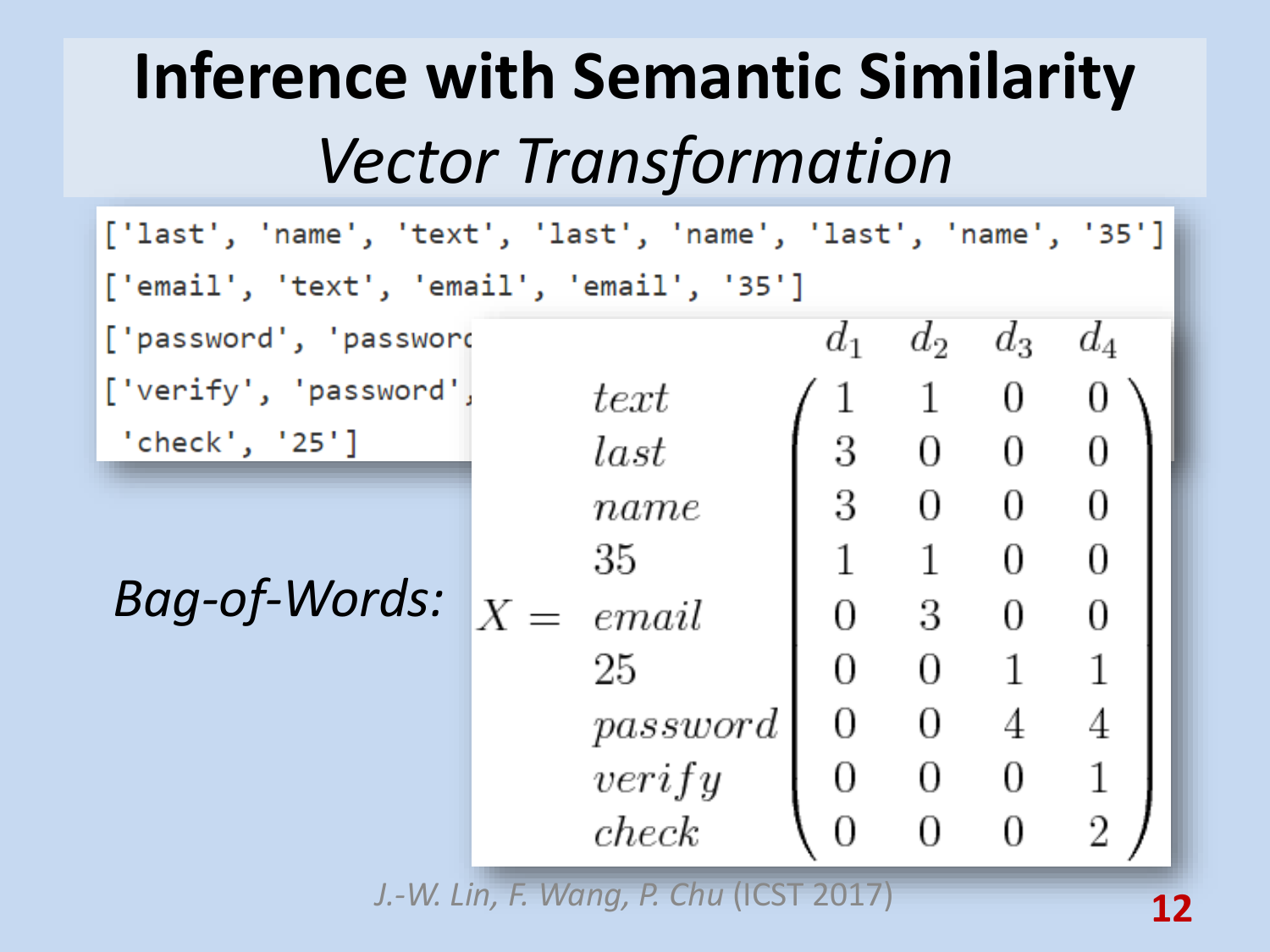#### **Inference with Semantic Similarity** *Vector Transformation*

 $Tf-idf: f''_{password'',d3}log_2(N/n''_{password''})=4$ (Term frequency with inverse document frequency)

|       |          | $d_1$ | $a_2$ | $d_3$    | $d_4$          |          | $d_1$  | $d_2$  | $d_3$  | $d_4$  |
|-------|----------|-------|-------|----------|----------------|----------|--------|--------|--------|--------|
|       | text     |       |       | 0        | 0              | text     | 0.1162 | 0.1622 | 0      | 0      |
|       | last     | 3     |       | $\theta$ | $\theta$       | last     | 0.6975 | 0      | 0      | 0      |
|       | name     | 3     |       | 0        | 0              | name     | 0.6975 | 0      | 0      | 0      |
|       | 35       |       |       | 0        | $\theta$       | 35       | 0.1162 | 0.1622 | 0      | 0      |
| $X =$ | email    | 0     | 3     | $\theta$ | U              | email    | 0      | 0.9733 | 0      | 0      |
|       | 25       | 0     |       |          |                | 25       |        | 0      | 0.2425 | 0.1644 |
|       | password | O     | O     | 4        | 4              | passwoda |        | 0      | 0.9701 | 0.6576 |
|       | verify   | 0     |       | 0        |                | verify   |        | 0      | 0      | 0.3288 |
|       | check    | 0     |       | 0        | $\overline{2}$ | check    |        | 0      | 0      | 0.6576 |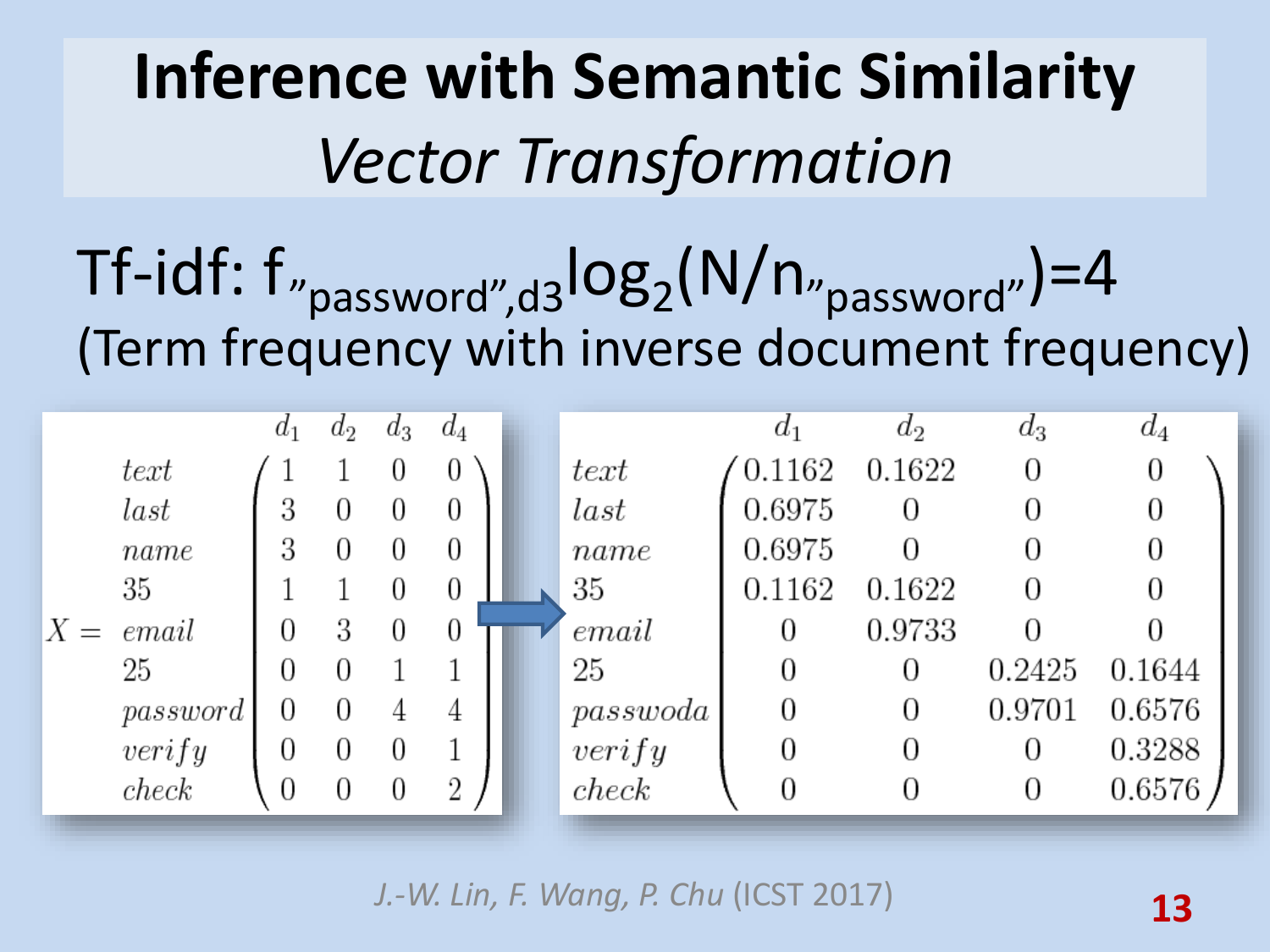**Inference with Semantic Similarity** *Vector Transformation*

Latent Semantic Indexing

- Singular Value Decomposition:  $X = U\Sigma V^T$ 
	- $U$ : latent concepts in the documents
	- $-\Sigma$ : importance of each latent concept
	- $-V<sup>T</sup>$ : Coordinates of the documents in the latent vector space
- In our experiment, we use genism library.
- Also see http://www.bluebit.gr/matrixcalculator/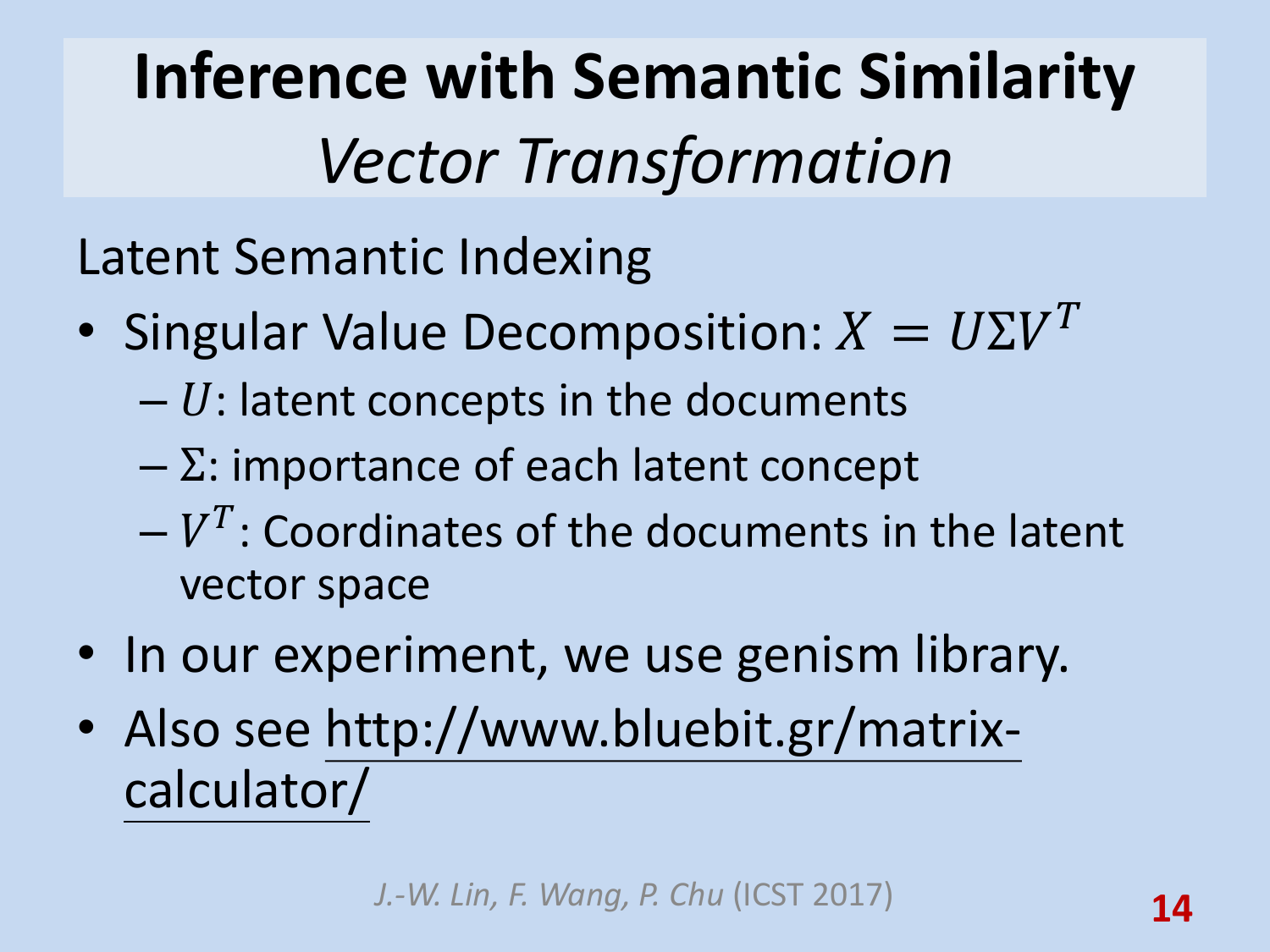#### **Inference with Semantic Similarity** *Similarity Calculation*

- With the  $U$ ,  $\Sigma$  and  $V^T$ , we can transform a document *q* into the latent vector space in which its coordinates  $q' = \Sigma^{-1} U^T q$
- Similarity of *q* to the training documents = Cosine similarity of  $q'$ to vectors in  $V^T$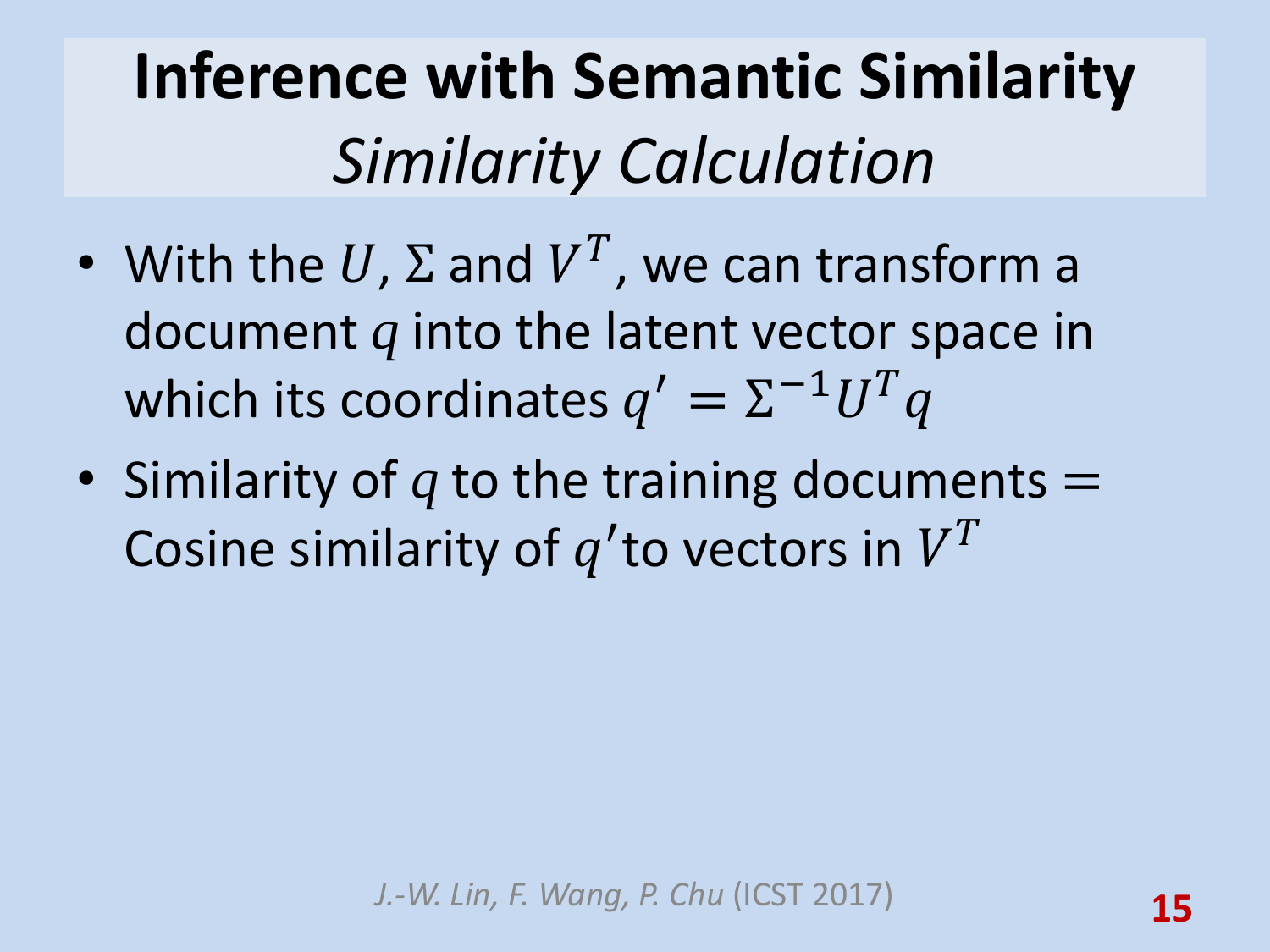

```
<th align="right"><span>Family Name</span></th>
<td><input type="text" id="textfield-1029-inputEl"
    name="1023000000003017"></td>
```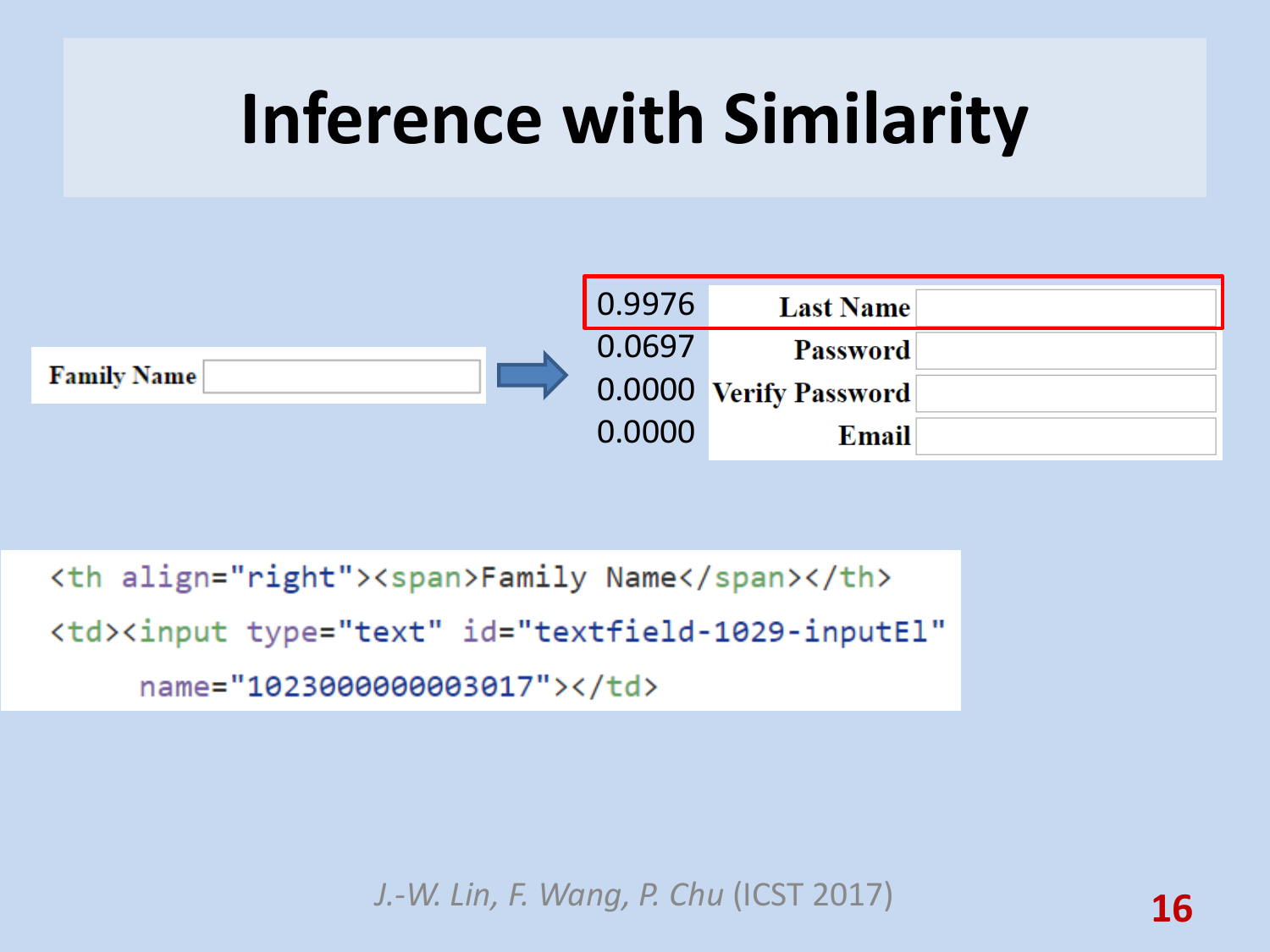#### **Experiment 1**  *Input Topic Identification*

- 100 real-world forms of graduate program registration
- Totally 985 input fields

| <b>Topic</b>    | #   | $\cdots$ | <b>Topic</b>        | #   |
|-----------------|-----|----------|---------------------|-----|
| password        | 188 |          | validation action   |     |
| email           | 151 |          | $digit-16$          |     |
| last name       | 105 |          | ssn-middle          |     |
| first name      | 105 |          | secure q            |     |
| username        | 48  |          | job title           |     |
| middle name     | 46  |          | ssn-swiss-postfix-2 |     |
| phone           | 46  |          | date-yyyy-mm-dd     |     |
| date-mm/dd/yyyy | 43  |          | unknown hidden      |     |
| zipcode         | 41  |          | ssn-postfix         |     |
| date-mm/yyyy    | 28  |          | user status         |     |
| city            | 25  |          | visa number         |     |
| street-line-2   | 13  |          | ssn-prefix          |     |
| street-line-1   | 13  |          | <b>Total</b>        | 985 |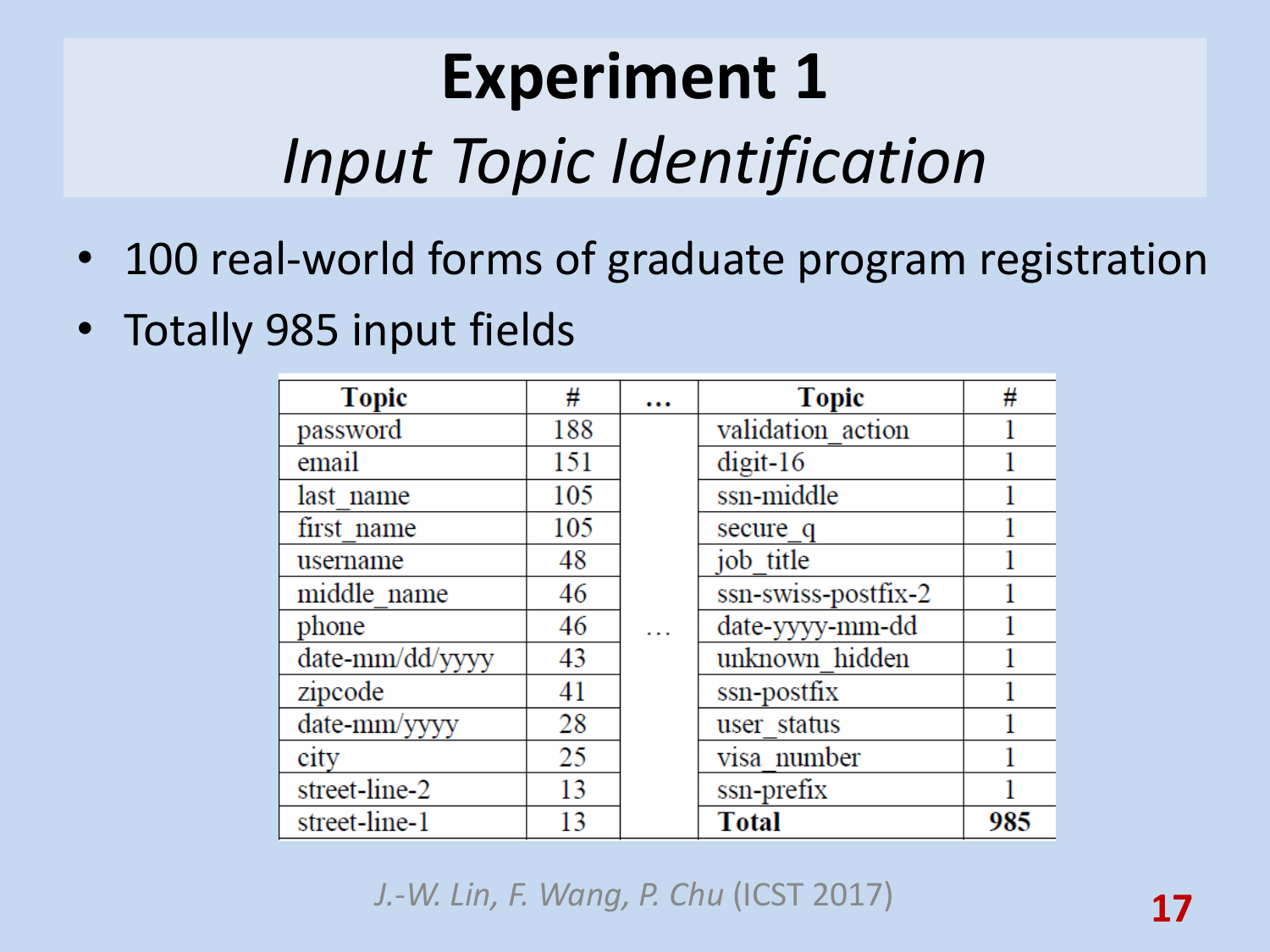### **Experiment 1**

#### *Input Topic Identification*

Steps

- Randomly choose x% of the forms as training data (corpus)
	- $x = 10, 20, 30, 40, 50, 60, 70$
- Generate rules (i.e. mappings from feature strings to topics) using the training forms
- Infer the rest forms with:
	- The proposed approach (NL)
	- Rule-based approach (RB)
	- RB+NL-n (no-match)
	- RB+NL-m (multiple-topic)
	- RB+NL-b (both)
- Repeat 1000 times

*J.-W. Lin, F. Wang, P. Chu* (ICST 2017) **18**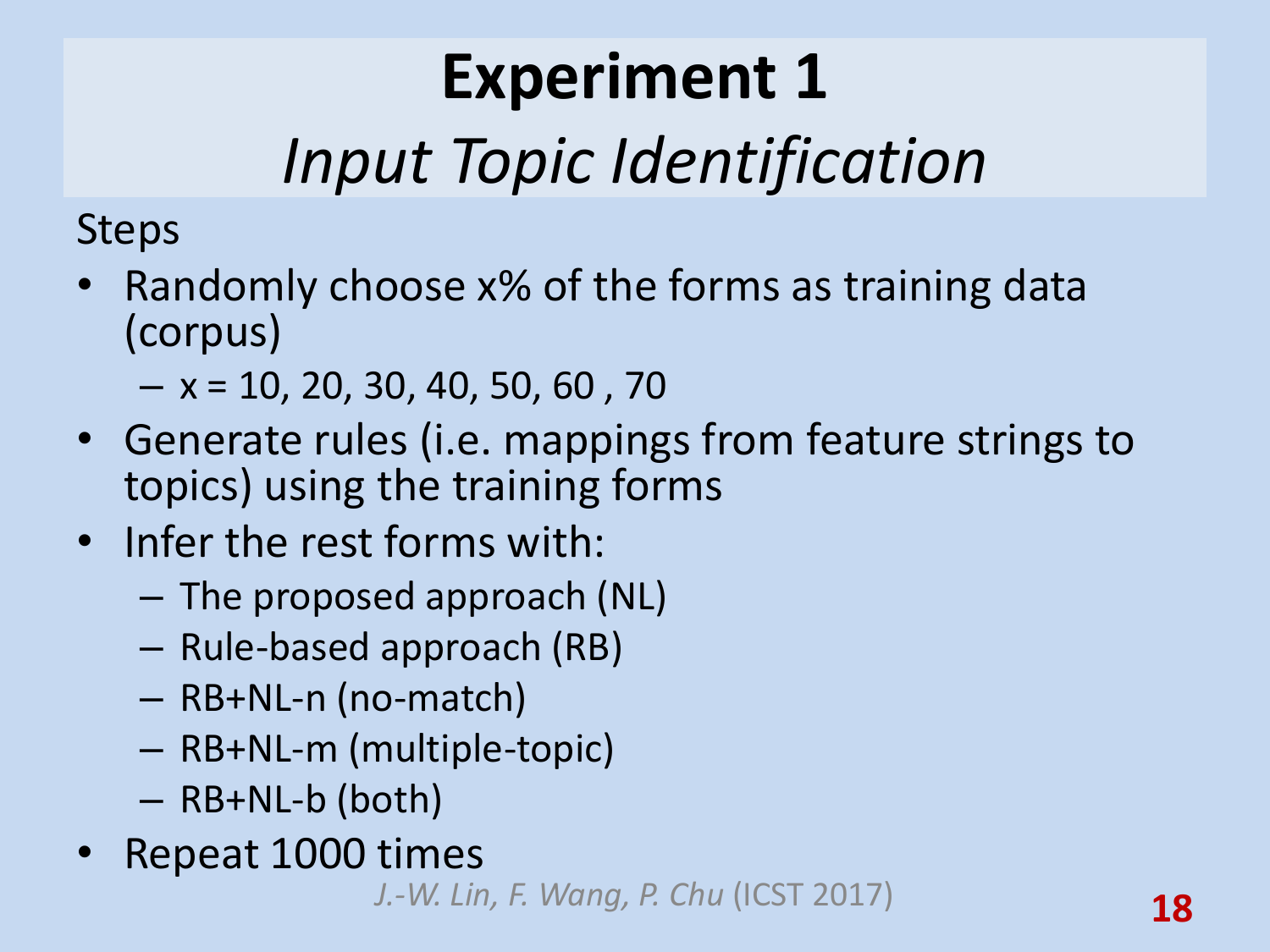## **Experiment 1** *Input Topic Identification*

#### Result

TABLE V. AVERAGE ACCURACIES ACHIEVED BY DIFFERENT METHODS WHEN THE CONSIDERED PERCENTAGES ARE USED AS TRAINING DATA.

| $\frac{0}{0}$ | Accuracy (%) |           |        |        |        |  |  |
|---------------|--------------|-----------|--------|--------|--------|--|--|
| training      | NL           | <b>RB</b> | $RB+$  | $RB+$  | $RB+$  |  |  |
|               |              |           | $NL-n$ | $NL-m$ | $NL-b$ |  |  |
| 10%           | 70.42        | 75.60     | 75.70  | 82.13  | 82.23  |  |  |
| 20%           | 72.48        | 75.81     | 75.85  | 85.00  | 85.04  |  |  |
| 30%           | 72.66        | 75.04     | 75.05  | 86.18  | 86.19  |  |  |
| 40%           | 72.67        | 74.14     | 74.14  | 86.86  | 86.86  |  |  |
| 50%           | 73.26        | 73.50     | 73.50  | 87.47  | 87.47  |  |  |
| 60%           | 73.29        | 72.64     | 72.64  | 87.54  | 87.54  |  |  |
| 70%           | 74.05        | 72.44     | 72.44  | 88.39  | 88.39  |  |  |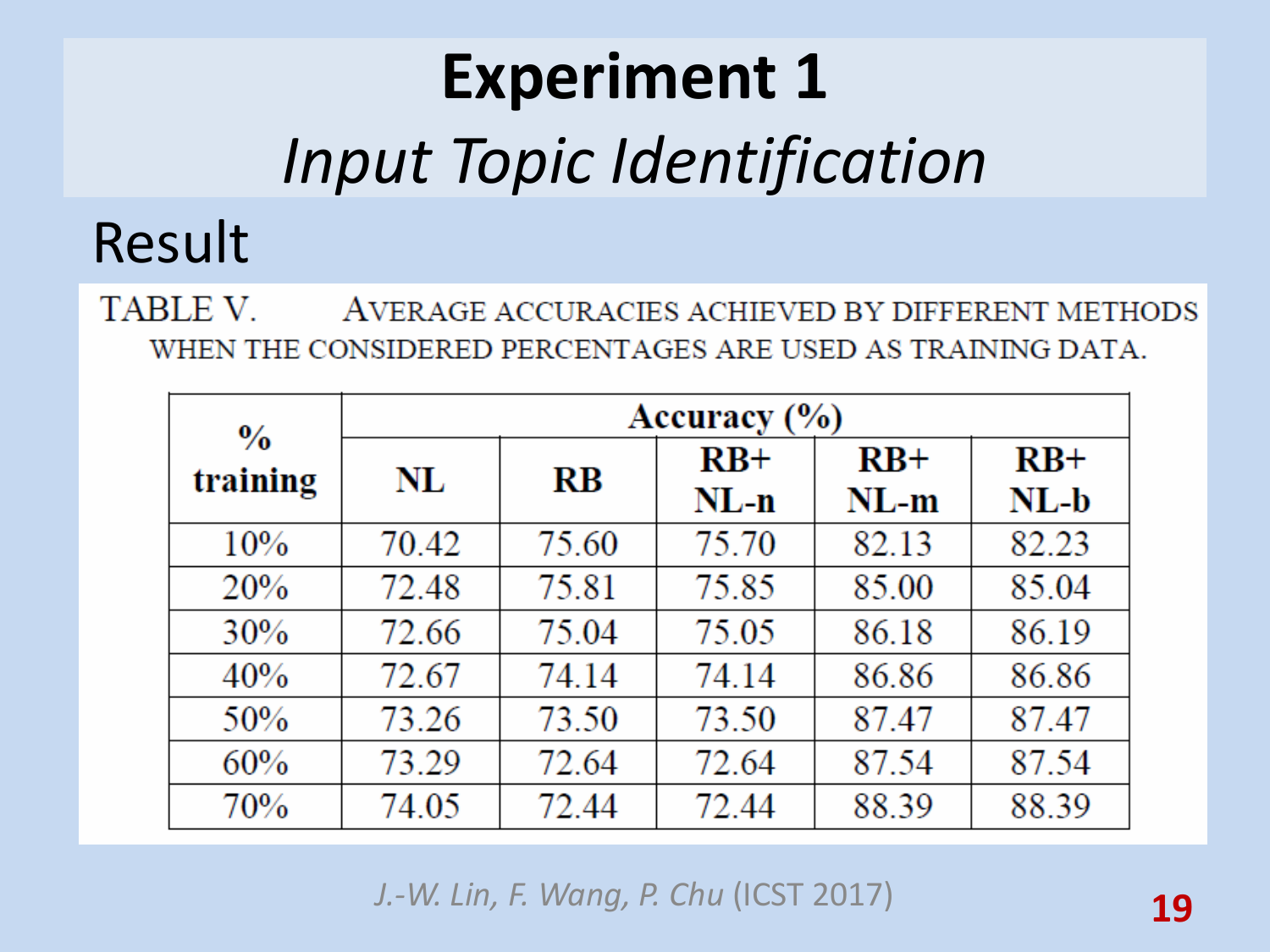#### **Experiment 2** *GUI State Abstraction*

- A real-world web app and its test cases
- The states are manually examined and clustered by an engineer in the company

| <b>Test Suite</b> | <b>Description</b>                        | # Test<br>Cases | $#$ GUI<br><b>States</b> | #<br><b>Clusters</b> |
|-------------------|-------------------------------------------|-----------------|--------------------------|----------------------|
| install wiz       | Installation wizard                       | 6               | 60                       | 22                   |
| rule              | NAS Rule management                       | 3               | 237                      | 80                   |
| server add        | NAS addition and<br>removal               | 6               | 200                      | 88                   |
| server app        | App management and<br>config backup       |                 | 207                      | 42                   |
| settings          | Account and server<br>settings management | 8               | 451                      | 84                   |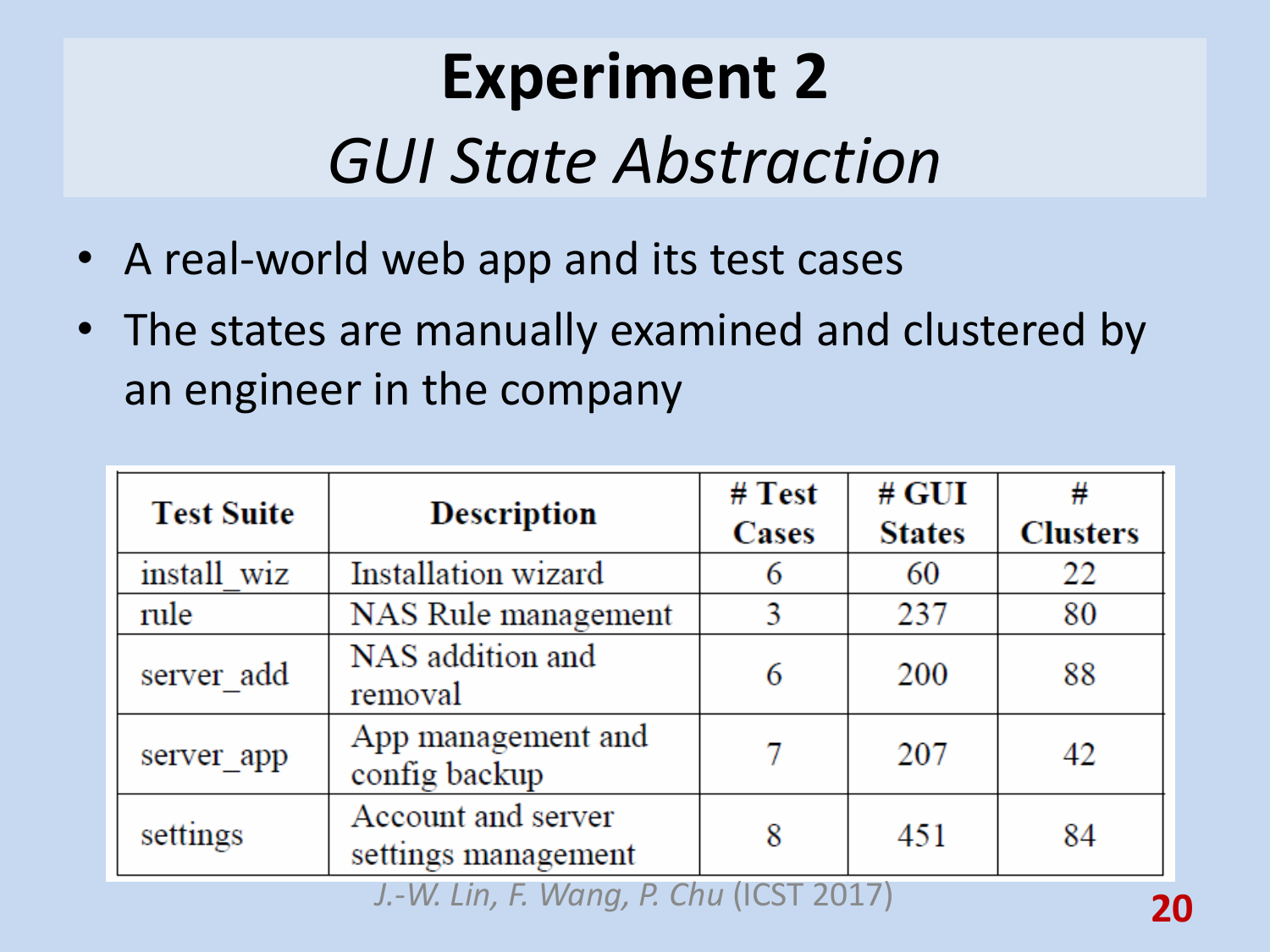#### **Experiment 2** *GUI State Abstraction*

- Abstraction Methods
- WS (White Space)
	- Replace all line breaks and tabs with white space
	- Collapse white space
- TagAttrWD
	- Keep only tag names and important attributes
	- Remove timestamps
	- WS abstraction
- NL
	- Use enclosed text in visible DOM elements
	- A similarity threshold to determine equivalence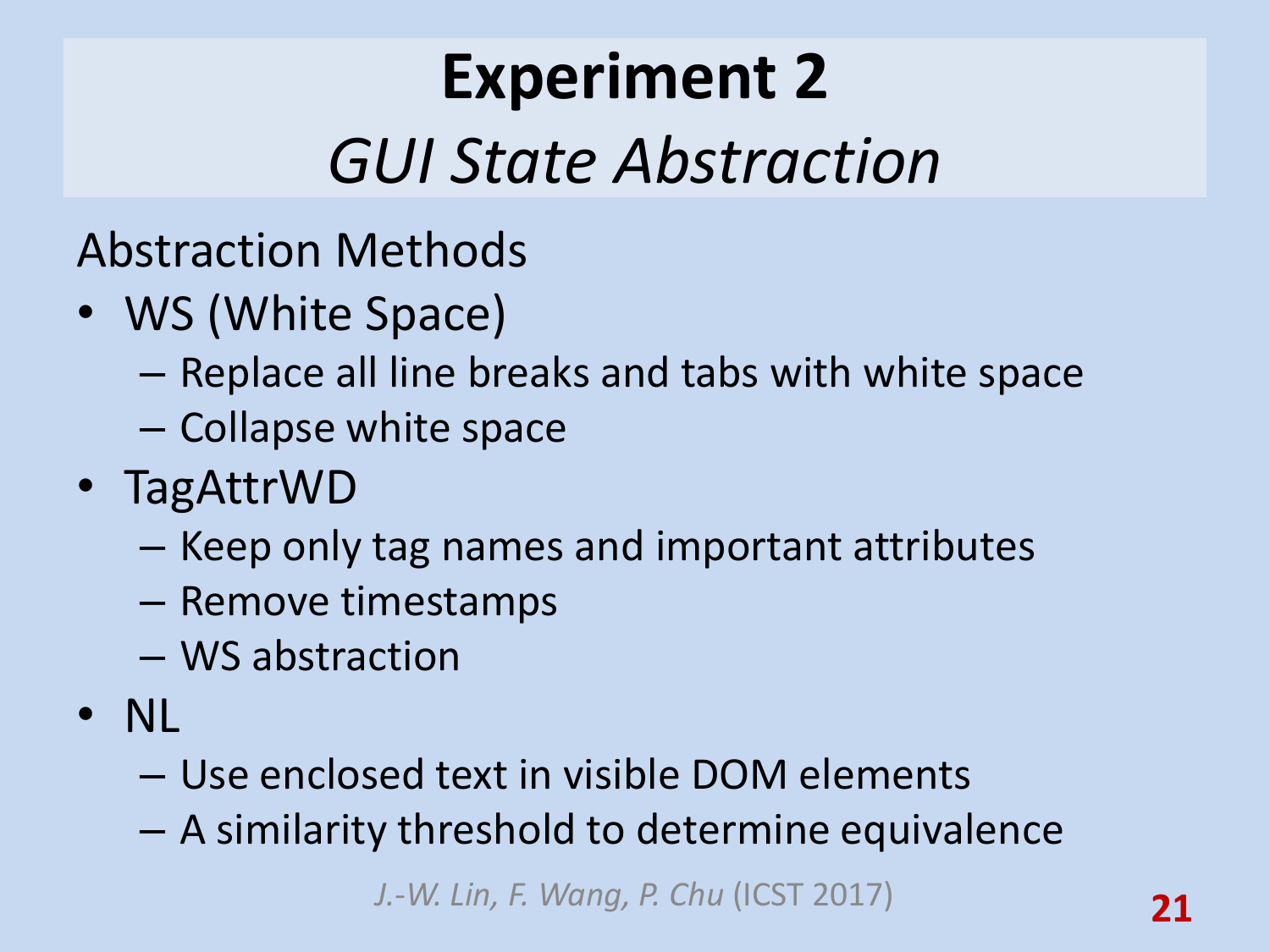#### **Experiment 2** *GUI State Abstraction*

#### Result

#### TABLE IX. F-MEASURE OF THE CLUSTERING RESULTS

| <b>Test Suite</b> | <b>F-measure</b> |           |        |  |  |  |
|-------------------|------------------|-----------|--------|--|--|--|
|                   | WS               | TagAttrWD | NL     |  |  |  |
| install wiz       | 0.7817           | 0.8194    | 0.7826 |  |  |  |
| rule              | 0.3241           | 0.3599    | 0.4443 |  |  |  |
| server add        | 0.4281           | 0.4751    | 0.6776 |  |  |  |
| server app        | 0.1532           | 0.1809    | 0.3559 |  |  |  |
| settings          | 0.1180           | 0.4512    | 0.4156 |  |  |  |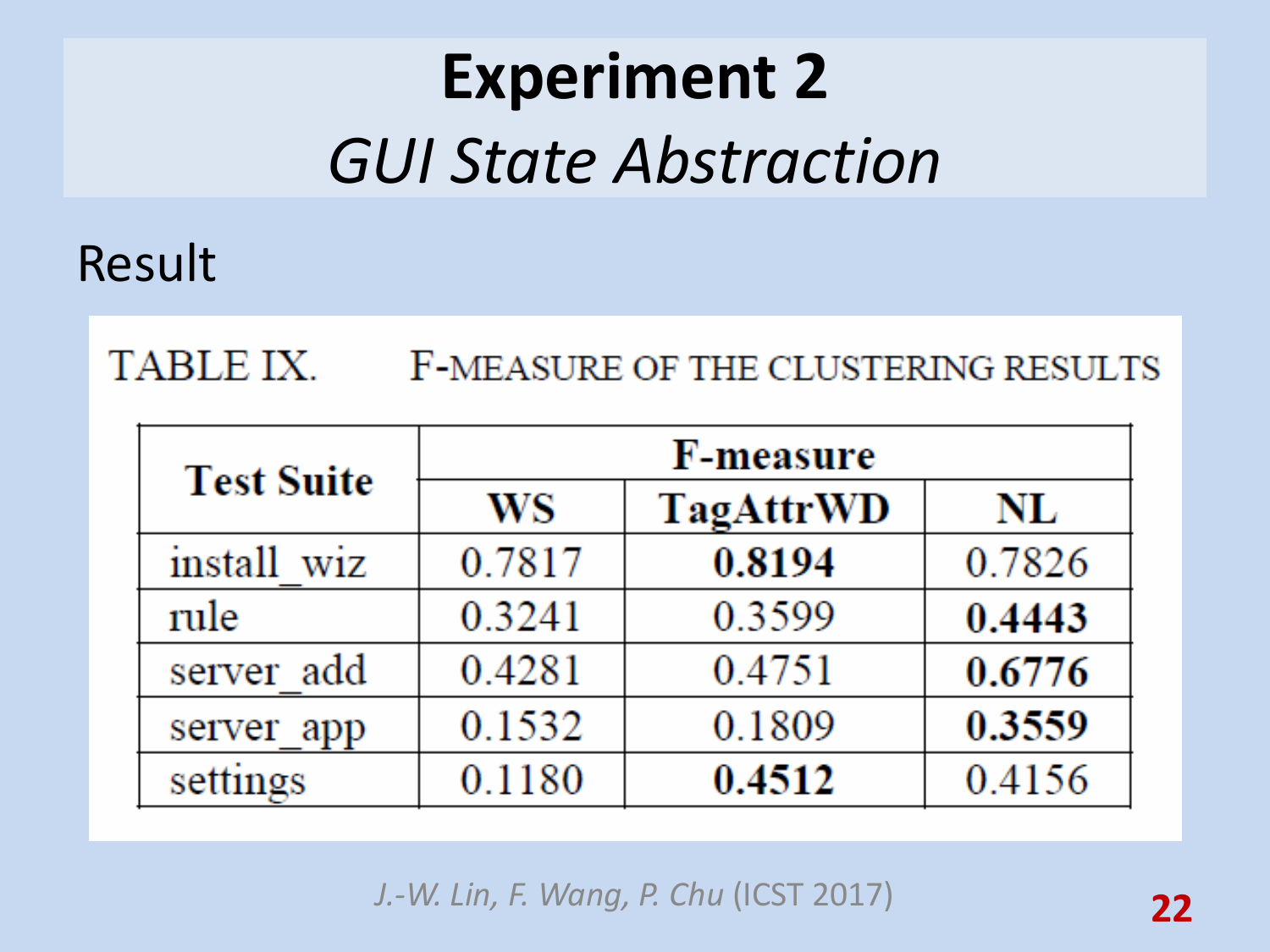### **Contribution**

- Natural language techniques for automating crawling-based web application testing
	- Input topic identification and value selection
	- State equivalence checking
- Experiments